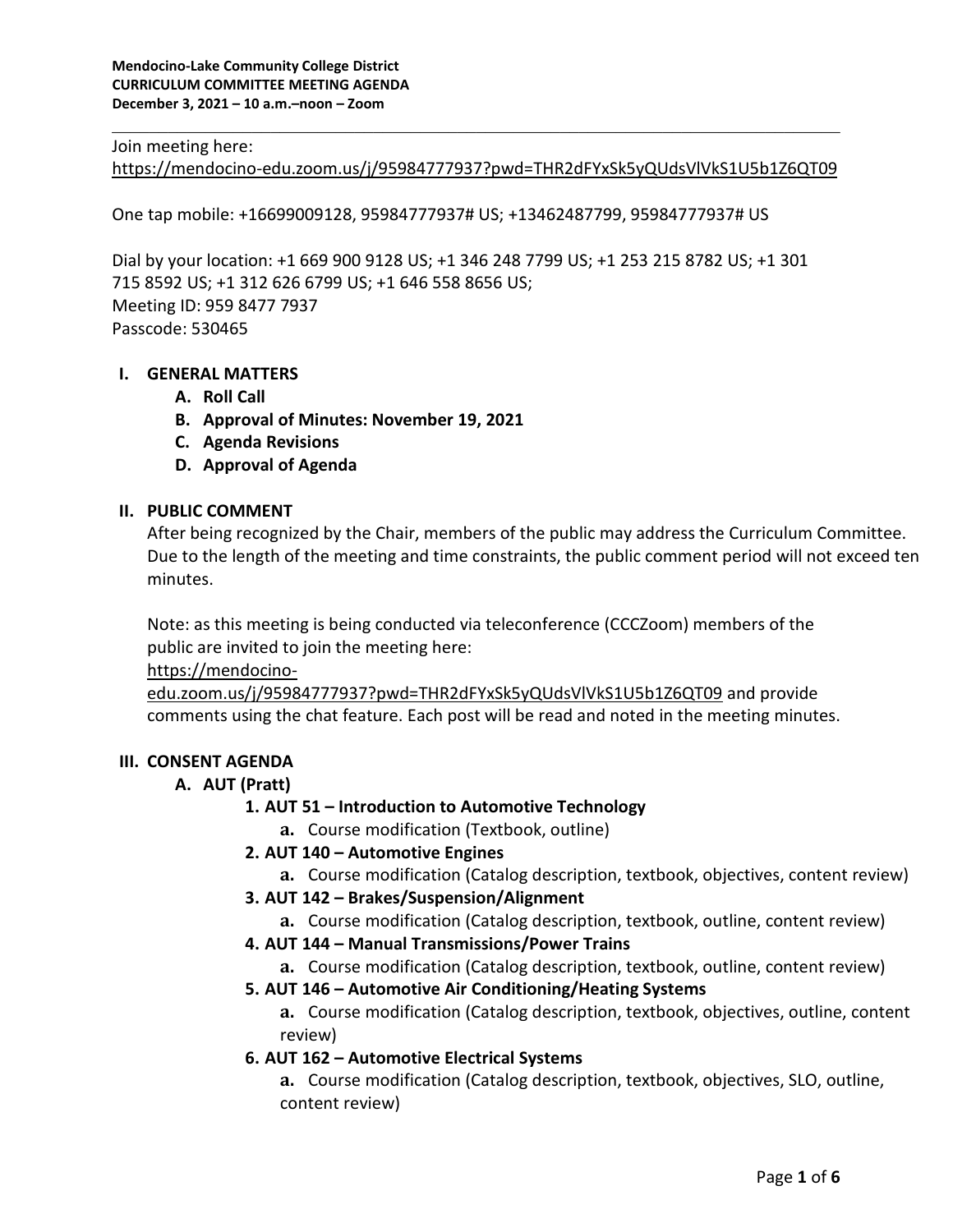| 7. AUT 166 - Automotive Engine Performance                                       |
|----------------------------------------------------------------------------------|
| a. Course modification (Catalog description, textbook, objectives, SLO, outline, |
| content review)                                                                  |
| 8. AUT 170 - Advanced Automotive Engine Performance                              |
| a. Course modification (Textbook, content review)                                |
| 9. AUT 199 - Independent Study                                                   |
| a. Course modification (No changes)                                              |
| <b>B. BUS (Hixenbaugh, Pai)</b>                                                  |
| 1. Business - Accounting Associate of Science                                    |
| a. Program Modification (Course renumbering)                                     |
| 2. Business - Accounting Certificate of Achievement                              |
| a. Program Modification (Course renumbering)                                     |
| 3. Business Management Associate of Science                                      |
| a. Program Modification (Course renumbering)                                     |
| 4. Business Information Worker I Certificate of Achievement                      |
| a. Program Modification (Course renumbering)                                     |
| 5. Business Information Worker II Certificate of Achievement                     |
| a. Program modification (Remove BUS 197, CSC 197; add CED 196; course            |
| renumbering)                                                                     |
| 6. Business Management Associate of Science                                      |
| a. Program Modification (Course renumbering)                                     |
| 7. Business Management Certificate of Achievement                                |
| a. Program Modification (Course renumbering)                                     |
| 8. Business - Retail Management Certificate of Achievement                       |
| a. Program Modification (Course renumbering)                                     |
| C. CSC (Pai)                                                                     |
| 1. Computer Applications and Office Administration Associate of Science          |
| a. Program Modification (Course renumbering)                                     |
| 2. Computer Applications and Office Administration Certificate of Achievement    |
| a. Program Modification (Course renumbering)                                     |
| 3. CSC 104 - Computer and Computer Applications                                  |
| a. Course modification (Number, transfer status)                                 |
| 4. Web Development Certificate of Achievement                                    |
| a. Program Modification (Course renumbering)                                     |
| D. DAM (Pai)                                                                     |
| 1. Digital Arts and Media Certificate of Achievement                             |
| a. Program Modification (Course renumbering)                                     |
| E. FSC (Heston)                                                                  |

**1. Fire Science Associate of Science**

**a.** Program modification (Career opportunities, units, add ADJ 150, CED 196, COM 211, EMS 202, PSY 85, PSY 208, PSLO)

- **2. FSC 50A – Instructor I – Instructional Methodology**
	- **a.** Course modification (Objectives, SLO)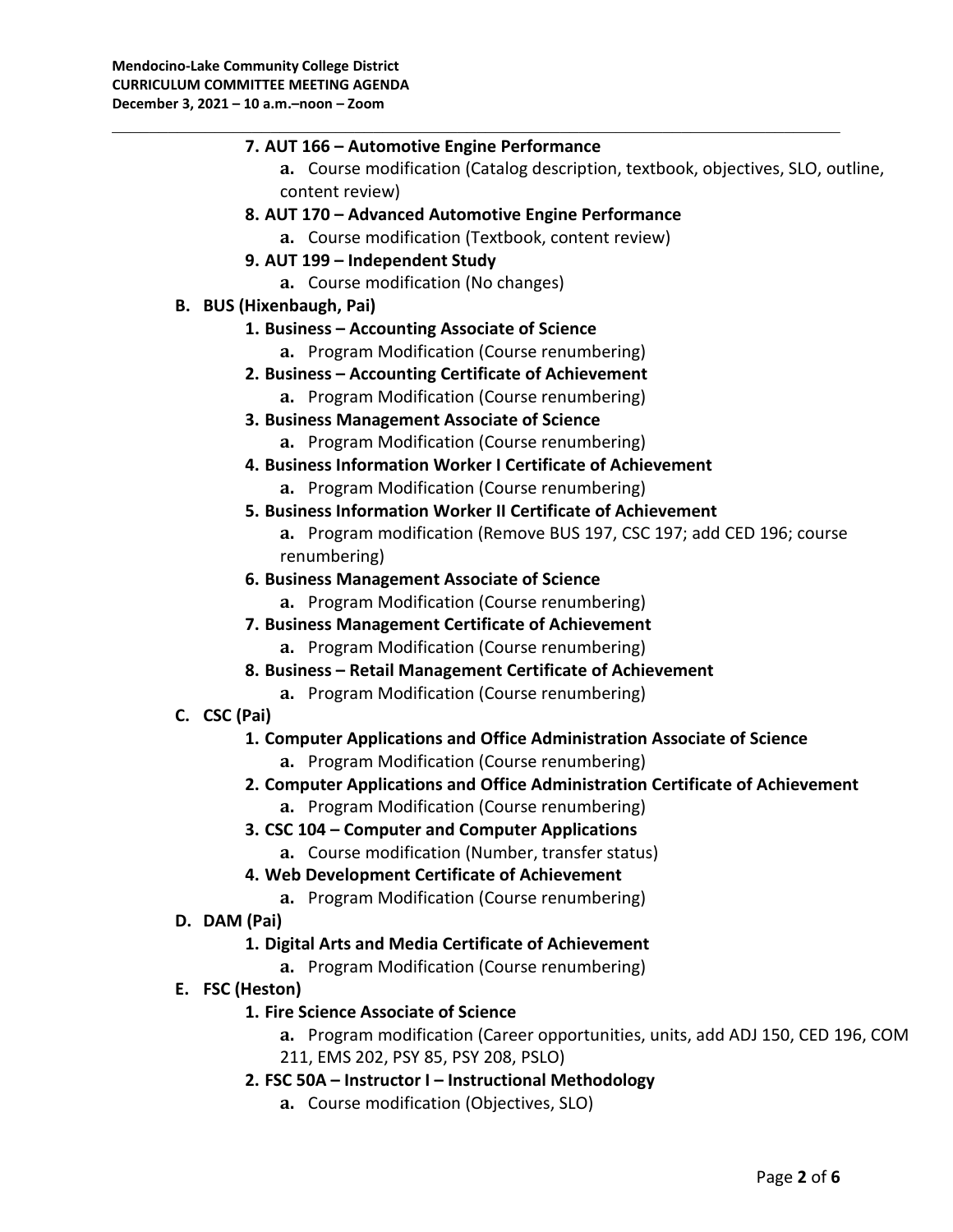|                | 3. FSC 50B - Instructor Training IB: Psychomotor Lesson Delivery                                                                                 |
|----------------|--------------------------------------------------------------------------------------------------------------------------------------------------|
|                | a. Course modification (Number, objectives)                                                                                                      |
|                | 4. FSC 65 - Incident Command Systems (ICS) 300                                                                                                   |
|                | a. Course modification (No changes)                                                                                                              |
|                | 5. FSC 68 - Basic Firefighter Academy                                                                                                            |
|                | a. Course modification (TOP/CIP, limitation on enrollment, objectives, SLO)                                                                      |
|                | 6. FSC 70A - Company Officer 2A: Human Resources Management for Company                                                                          |
|                | <b>Officers</b>                                                                                                                                  |
|                | a. Course modification (Objectives, SLO)                                                                                                         |
|                | 7. FSC 70B - Company Officer 2B: General Administrative Functions                                                                                |
|                | a. Course modification (Objectives, SLO)                                                                                                         |
|                | 8. FSC 70C - Company Officer 2C: Fire Inspection and Investigation                                                                               |
|                | a. Course modification (Objectives, SLO)                                                                                                         |
|                | 9. FSC 70D - Company Officer 2D: All-Risk Command Operations                                                                                     |
|                | a. Course modification (SLO)                                                                                                                     |
|                | 10. FSC 70E - Company Officer 2E: Wildland Incident Operations for Company Officers                                                              |
|                | a. Course modification (Objectives, SLO)                                                                                                         |
|                | 11. FSC 80 - Low Angle Rope Rescue Operational                                                                                                   |
|                | a. Course modification (Credit by exam, audit)                                                                                                   |
|                | 12. FSC 81 - Surf Rescue Operations                                                                                                              |
|                | a. Course modification (Credit by exam, audit, SLO)                                                                                              |
|                | 13. FSC 111 - Fire Protection Organization                                                                                                       |
|                | a. Course modification (Credit by exam, audit, textbook, objectives, outline)                                                                    |
|                | 14. FSC 112 - Fire Behavior & Combustion                                                                                                         |
|                | a. Course modification (Credit by exam, audit, objectives, SLO)                                                                                  |
|                | 15. FSC 113 - Fire Protection Equipment & Systems                                                                                                |
|                | a. Course modification (Credit by exam, audit, textbook, SLO)                                                                                    |
|                | 16. FSC 114 - Building Construction for Fire Safety                                                                                              |
|                | a. Course modification (Credit by exam, audit, assignments, MOE, textbook)                                                                       |
|                |                                                                                                                                                  |
|                | 17. FSC 115 - Hazardous Material Response for Public Safety<br>a. Course modification (Title, credit by exam, audit, assignments, textbook, SLO) |
|                |                                                                                                                                                  |
| F. HLH (Hicks) |                                                                                                                                                  |
|                | 1. Allied Health Associate of Science                                                                                                            |
|                | a. Program Modification (Course renumbering)                                                                                                     |
| G. PHY (Beck)  |                                                                                                                                                  |
|                | 1. PHY 210 - General Physics I                                                                                                                   |
|                | a. Course modification (Textbook, objectives, SLO, content review)                                                                               |
|                | 2. PHY 211 - General Physics II                                                                                                                  |
|                | a. Course modification (Textbook, objectives, SLO, content review)                                                                               |
|                | 3. PHY 220 - Physics for Scientist and Engineers I                                                                                               |
|                | a. Course modification (Catalog description, textbook, objectives, SLO, content                                                                  |
|                | review)                                                                                                                                          |

**4. PHY 221 – Physics for Scientist and Engineers II**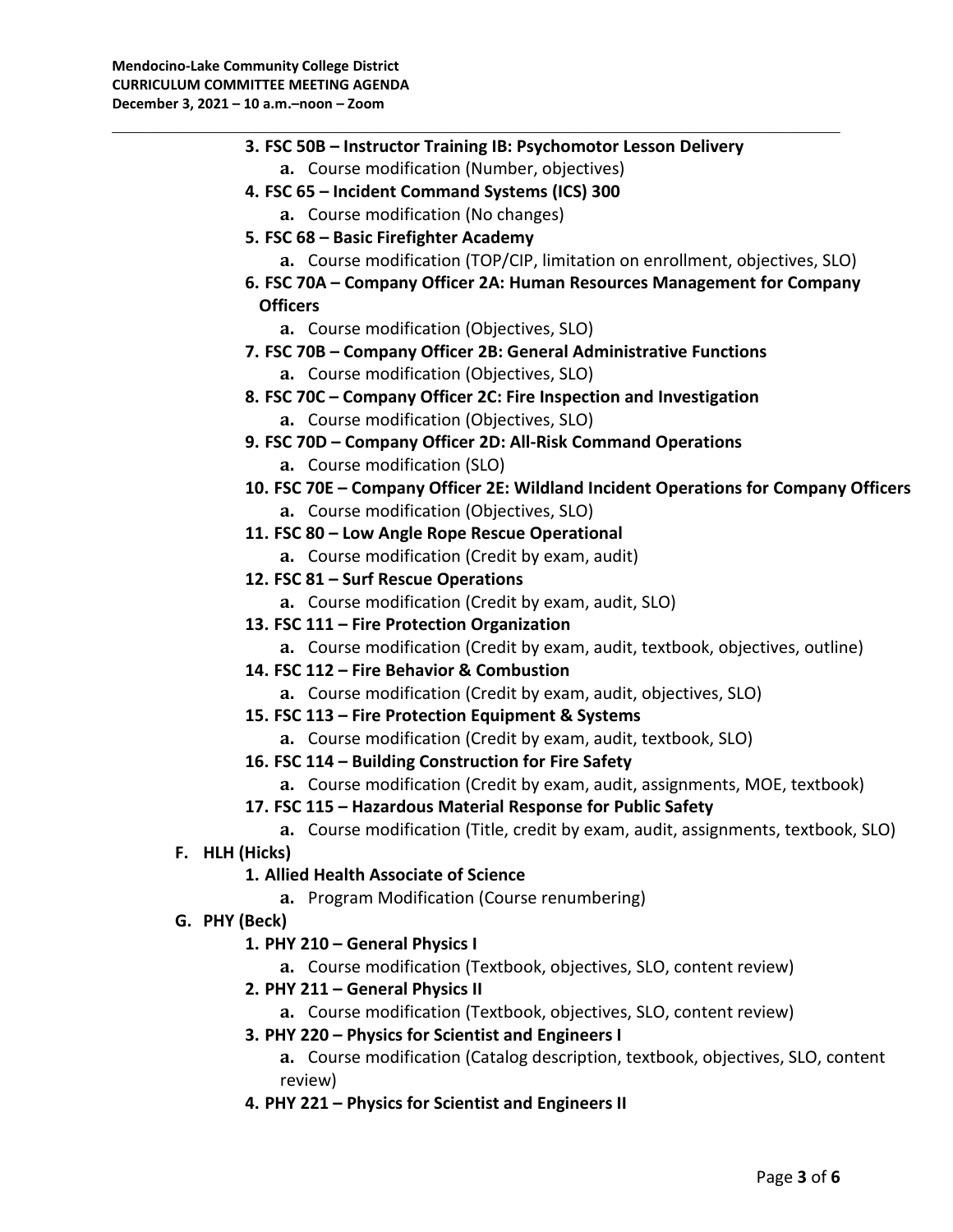**a.** Course modification (Textbook, objectives, SLO, content review)

## **5. PHY 222 – Physics for Scientist and Engineers III**

\_\_\_\_\_\_\_\_\_\_\_\_\_\_\_\_\_\_\_\_\_\_\_\_\_\_\_\_\_\_\_\_\_\_\_\_\_\_\_\_\_\_\_\_\_\_\_\_\_\_\_\_\_\_\_\_\_\_\_\_\_\_\_\_\_\_\_\_\_\_\_\_\_\_\_\_\_\_

**a.** Course modification (Catalog description, textbook, objectives, SLO, content review)

## **H. PTA (Bogner)**

### **1. PTA 120 – Clinical Development**

- **a.** Course inactivation
- **2. PTA 121 – Clinical Practicum I**
	- **a.** Course modification (Title, catalog description, units/hours, instructional materials)

### **3. PTA 122 – Clinical Practicum II**

**a.** Course modification (Title, catalog description, units/hours, instructional materials)

# **I. SCT (Woodhouse)**

- **1. Sustainable Construction & Energy Technology – Building Efficiency & Performance Certificate of Achievement**
	- **a.** Program Modification (Course renumbering)
- **2. Sustainable Construction & Energy Technology – Construction Certificate of Achievement** 
	- **a.** Program Modification (Course renumbering)
- **3. Sustainable Construction & Energy Technology – Renewable Energy Certificate of Achievement**
	- **a.** Program Modification (Course renumbering)

### **IV. COURSE/PROGRAM MODIFICATIONS/PROPOSALS**

# **A. AUT (Pratt)**

# **1. Advanced Automotive Chassis Specialist Certificate of Completion**

- **a.** New program proposal *First reading*
- **2. Automotive Chassis Specialist Noncredit Certificate of Completion** 
	- **a.** New program proposal *First reading*
- **3. AUT 145 – Automatic Transmissions/Power Trains**

**a.** Course modification (Catalog description, assignments, textbook, content review) – *Approval* 

**b.** Distance education – *Approval* 

# **4. AUT 551 – Introduction to Auto Mechanics**

**a.** Course modification (Number, MOE, textbook, objectives, SLO, outline) – *Approval* 

**b.** Assignment of discipline (Automotive Technology) – *Approval* 

# **5. AUT 180 – Introduction to Hybrid and Alternative Fuel Vehicle Technology**

- **a.** New course proposal *Approval*
- **b.** Assignment of discipline (Automotive Technology) *Approval*
- **c.** Prerequisite *Approval*
- **d.** Distance education *Approval*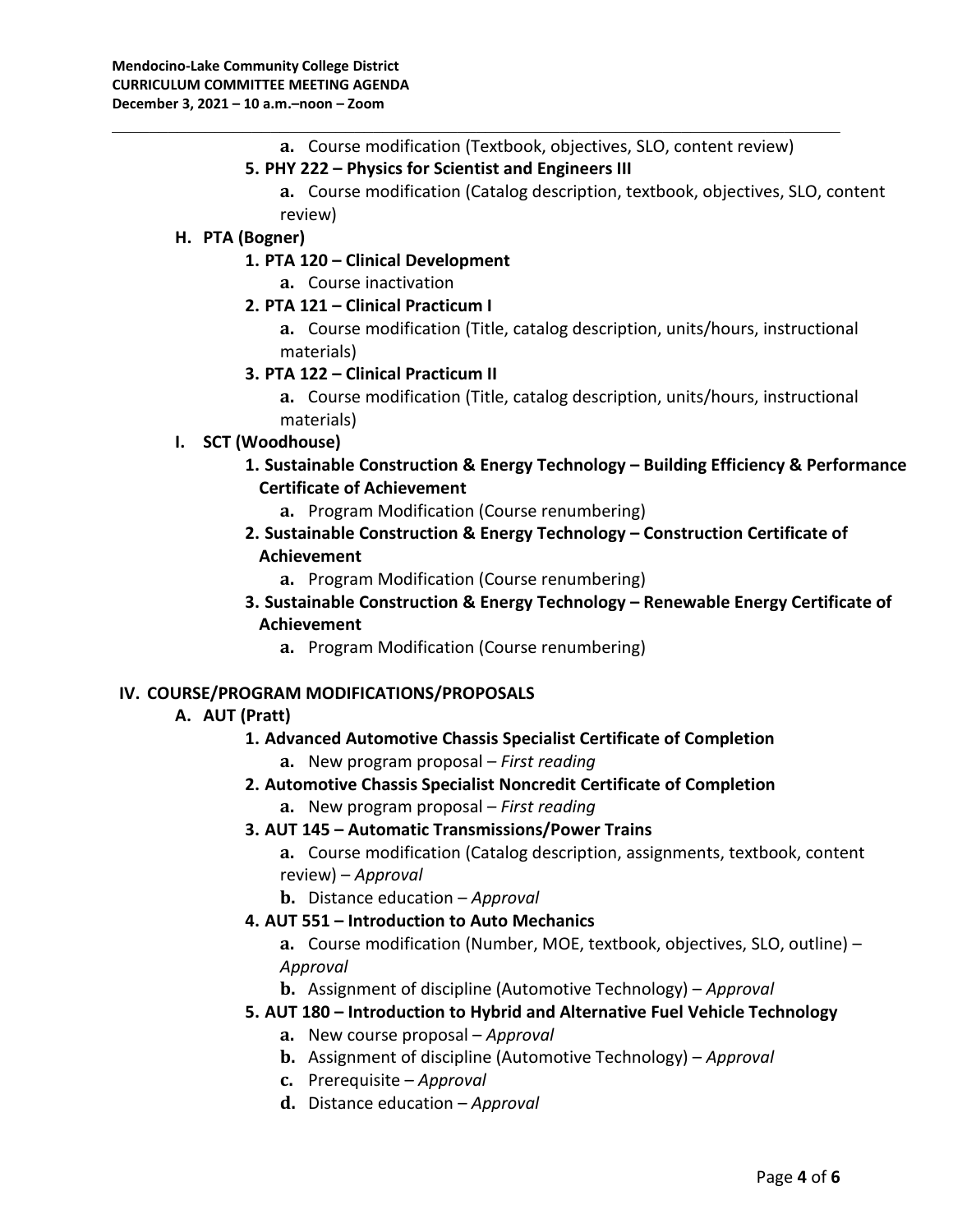### **6. AUT 181 – Hybrid Vehicles and Advanced Electric Vehicle Technology**

\_\_\_\_\_\_\_\_\_\_\_\_\_\_\_\_\_\_\_\_\_\_\_\_\_\_\_\_\_\_\_\_\_\_\_\_\_\_\_\_\_\_\_\_\_\_\_\_\_\_\_\_\_\_\_\_\_\_\_\_\_\_\_\_\_\_\_\_\_\_\_\_\_\_\_\_\_\_

- **a.** New course proposal *Approval*
- **b.** Assignment of discipline (Automotive Technology) *Approval*
- **c.** Prerequisite *Approval*
- **7. AUT 542 – Brakes/Suspension/Alignment**
	- **a.** New course proposal
	- **b.** Assignment of discipline (Automotive Technology or Vocational (Short-term):
	- Noncredit) *Approval*
	- **c.** Co-requisite *Approval*

### **8. AUT 544 – Manual Transmission/Power Trains**

- **a.** New course proposal
- **b.** Assignment of discipline (Automotive Technology or Vocational (Short-term): Noncredit) – *Approval*
- **c.** Co-requisite *Approval*

### **9. AUT 545 – Automatic Transmission/Power Trains**

- **a.** New course proposal
- **b.** Assignment of discipline (Automotive Technology or Vocational (Short-term): Noncredit) – *Approval*
- **c.** Co-requisite *Approval*

### **10. AUT 562 – Automotive Electrical Systems**

**a.** New course proposal

**b.** Assignment of discipline (Automotive Technology or Vocational (Short-term): Noncredit) – *Approval*

**c.** Co-requisite – *Approval*

### **B. EDU (Whetzel)**

### **1. EDU 155 – Teaching the Older Adult Student**

- **a.** New course proposal *Approval*
- **b.** Assignment of discipline (Counseling, Education, or Psychology) *Approval*
- **c.** Distance education *Approval*

### **C. ITA (Velázquez-Zvierkova)**

### **1. ITA 100 – Conversational Italian: Level I**

- **a.** New course proposal *First reading*
- **2. ITA 101 – Conversational Italian: Level II**
	- **a.** New course proposal *First reading*
- **3. ITA 200 – Elementary Italian: Level I**
	- **a.** New course proposal *First reading*

### **4. ITA 201 – Elementary Italian: Level II**

**a.** New course proposal – *First reading*

### **D. MTH (Banta)**

### **1. MTH 170 – Mathematics in Native American Culture**

- **a.** New course proposal *Approval*
- **b.** Assignment of discipline (Mathematics) *Approval*
- **c.** Prerequisite/co-requisite *Approval*